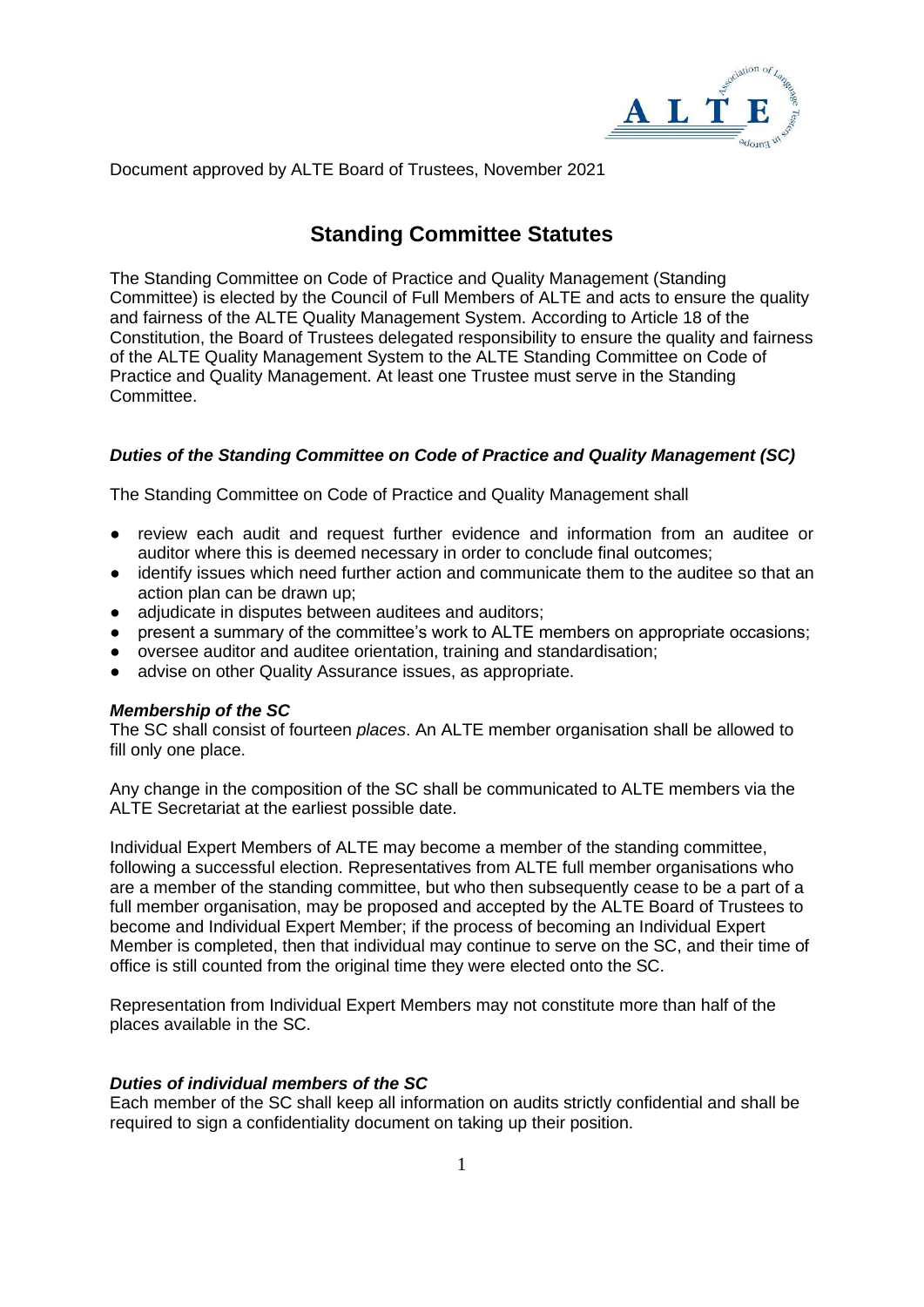

Members shall attend all SC meetings. If a member is unable to attend a meeting, the member shall notify the Secretariat of this as soon as possible in advance of the meeting.

If a member has been, or will be, absent for more than four consecutive occasions, each of the other elected members or the representative of the Secretariat shall have the right to bring forward a motion to exclude this member from the SC. The place shall then be forfeited and a by-election shall be called. In the by-election it shall be possible for another representative of the same ALTE member organisation as the departing member to stand for office.

## *Number of members of the SC*

Fourteen *places* shall be elected to form a complete SC. If there are fewer than fourteen nominations, the Call for Nominations shall be renewed and the existing SC shall continue to be in office until the election for the next SC has been completed.

If, for example by resignation from office, the number of places of a SC falls below fourteen, there shall be a by-election for as many places as are needed to make up the full complement of fourteen. While the by-election is in progress, the existing SC shall continue to be in office. The regulations as to the quorum and the required majority shall not change.

## *Eligibility*

Members of the SC shall come from an institution which has been a full member of ALTE for at least three years, or be an Individual Expert Member of ALTE, and shall have extensive experience of ALTE work. Nominees shall further have expertise in one, or experience in at least three, of the following:

- test construction
- test administration
- marking/grading
- test analysis
- communication with stakeholders

and shall be expected to have attended at least five ALTE meetings and conferences.

## *Special roles within the SC*

There shall be a Chair and a Deputy Chair; all other members shall be Members. The Chair and Deputy Chair shall be elected by all members of the SC, for a term of three years. There is no limit to the number of terms the Chair and Deputy Chair can serve, provided they are elected members of the Standing Committee. The ALTE Secretariat shall be represented at SC meetings (without a vote), and shall perform the duties of secretary.

#### *Term of office*

The term of office for each of the elected members of the Standing Committee shall be three years. Elected members shall automatically be eligible to remain in office for a second term unless they resign. After the second term, they shall have to be re-nominated and re-elected if they wish to continue in office.

#### *Termination of office*

The SC shall remain in office until the next SC is elected and the Secretariat has notified the Membership of the election result. If no election is carried out after the SC has been in office for three years, the term of office of the SC shall terminate at the end of the calendar year in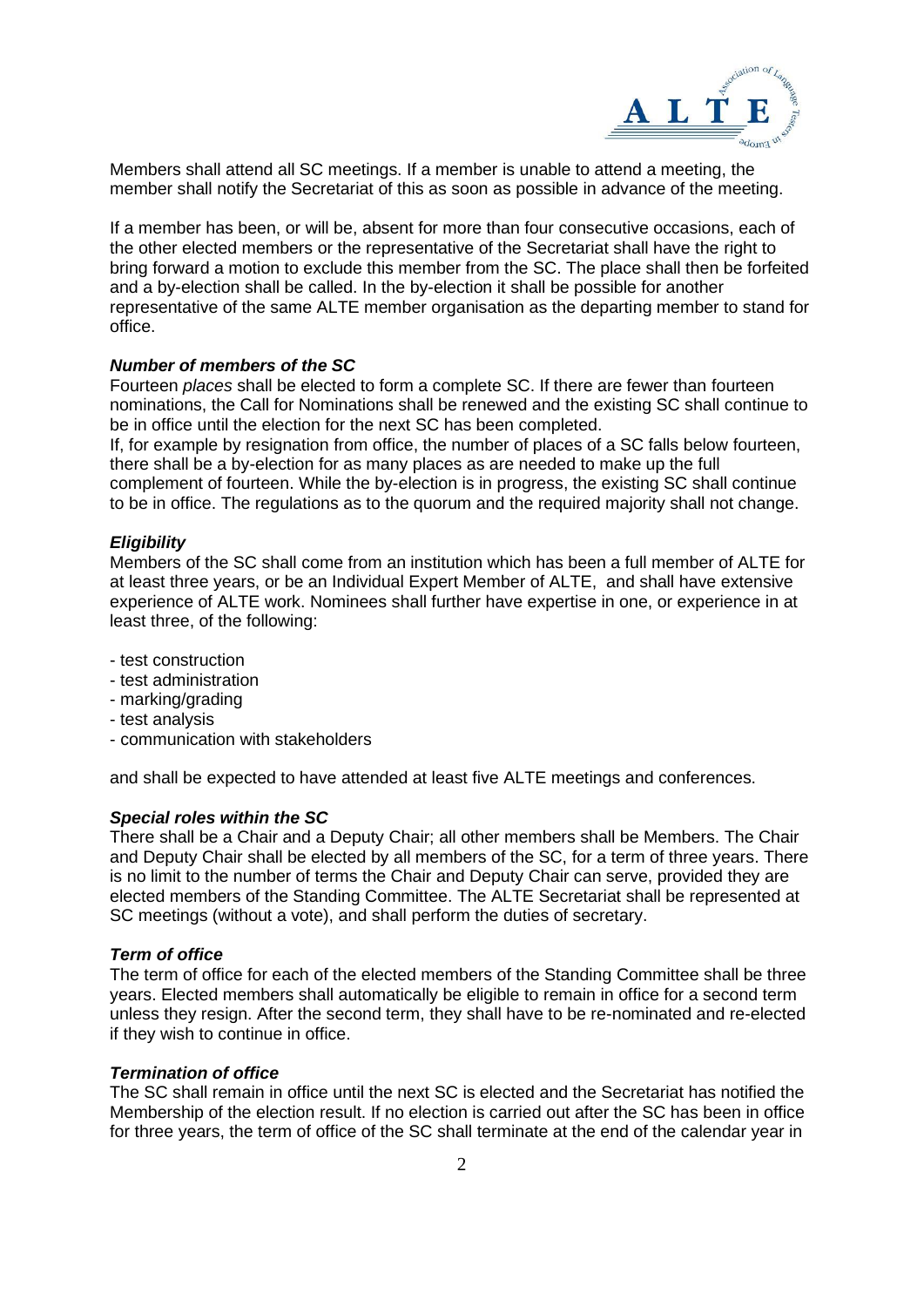

which the election would have been due.

## *Right to vote in the SC*

At the beginning of a meeting the list of those members present who have a right to vote shall be minuted. Any change in the number of persons with a right to vote (latecomers or members who leave before the end of a meeting) shall also be minuted.

#### *Quorum*

The minimum number of members who shall be present in order to have a quorum shall be *nine*.

#### *Necessary majority to pass a proposal*

Proposals shall be decided by simple majority of the members of the SC who are present at a meeting. Abstentions shall not be considered in the calculation of a majority. A minimum number of *five* **pro** votes shall be required to pass any decision.

#### *Meetings of SC*

The SC shall meet at least twice a year at the same time as the ALTE biannual conferences and ideally a further two times where practicable or needed. Meetings may be conducted online as appropriate.

#### *Making decisions by email*

In the time between meetings, decisions can be taken by email when one of the following conditions is met:

a) The issue has already been discussed at an SC meeting which was not quorate. The members present at the meeting have taken a provisional decision which is communicated to all members of the SC in the minutes. In the email accompanying the minutes, the decision that is to be voted on shall be quoted verbatim.

b) The issue has already been discussed at an SC meeting but no decision was taken, and it is impossible to convene the next regular SC meeting for reasons beyond the control of the SC (eg. extraordinary weather conditions).The discussion has been minuted, and the minutes have been sent round.

In order to come to a valid decision, the following procedure shall be adhered to:

An issue can be put up for decision by any member of the SC or, in case a), by the Secretariat. The member shall in this case write a text which formulates the motion, or the Secretariat shall communicate the text of the provisional decision. This text cannot be changed while the decision process is in progress. The motion shall be formulated in a way that shall allow a vote of either "approved" or "not approved", i.e. discussion must have been carried out before the decision process is started. In the case of a member formulating the motion, the text of the motion shall be passed to the Secretariat. The Secretariat shall forward the text to all members of the committee in an email which shall have "SC Decision item" as the subject line. The email shall contain information on who is bringing forward the motion, who the motion has been sent to (the addressees of the email), the exact text of the motion and a deadline for decision (at least five working days from the day of sending the email), and a reminder that only "approved", "not approved", or "abstention" votes shall be counted. One day before the deadline, the Secretariat shall send a reminder to those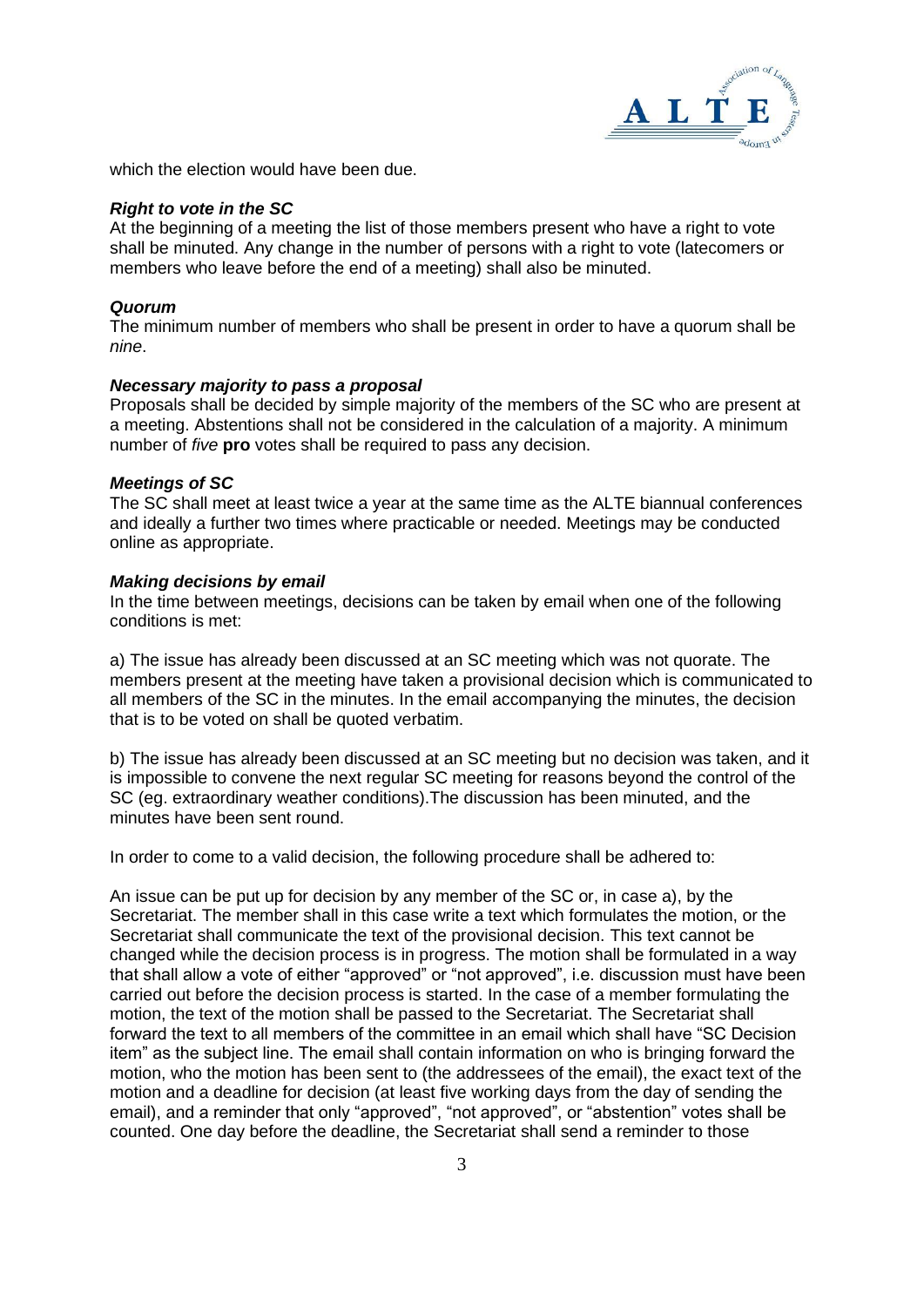

members who have not responded. When the deadline is over, the Secretariat shall send an email to all members stating:

- who responded
- which vote was given by which member
- the text of the motion
- the decision on the motion

The same rules that apply to meetings shall be applied to email ballots, i.e.: the minimum number of members to respond shall be *nine*. If fewer than nine members respond, no decision shall be taken. Proposals shall be decided by simple majority of the members of the SC who respond. Abstentions shall not be considered in the calculation of a majority. A minimum number of *five* **pro** votes shall be required to pass any decision.

## **Election procedure**

## *Right to vote*

Every ALTE member that is a Full Member at the opening of the election procedure (i.e. the Call for Nominations) shall have the right to elect the members of the Standing Committee. Each member institution has one vote, i.e. the right to vote shall be institutional. The vote shall be made by the designated voters at each institution. Note that no other form of member or affiliate has the right to vote.

## *Nominations*

Candidates can nominate themselves, or be nominated by a representative of an ALTE member who is directly employed by the member, or by an Individual Expert Member. Only representatives of Full Members, directly employed by them, or Individual Expert Members, shall be eligible to be nominated.

Every candidate shall provide a short Curriculum Vitae which shall be made available as part of the information given to voters in the election.

Elected members shall automatically be eligible to remain in office for a second term unless they resign. After the second term, they shall have to be re-nominated and re-elected if they wish to continue in office.

## *Mode of election*:

In order to hold an election for the Standing Committee, the ALTE Secretariat shall carry out the following:

## *Call for nominations*

Invite nominations for membership in the Standing Committee by email. This email shall contain:

- Prerequisites for membership (i.e. point 'Eligibility')
- Regulations for nominations (i.e. points 'Nominations' and 'Membership of the SC')
- Stipulation of a closing date for nominations (three weeks after the Call for Nominations)
- Explanation about election procedures (i.e. this point 'Mode of election')
- A timetable giving provisional dates for the next stages in the election process (closing date for nominations, call for votes, closing date for votes, counting of votes, communication of result)
- A reminder that all email relating to the election shall be directed to the designated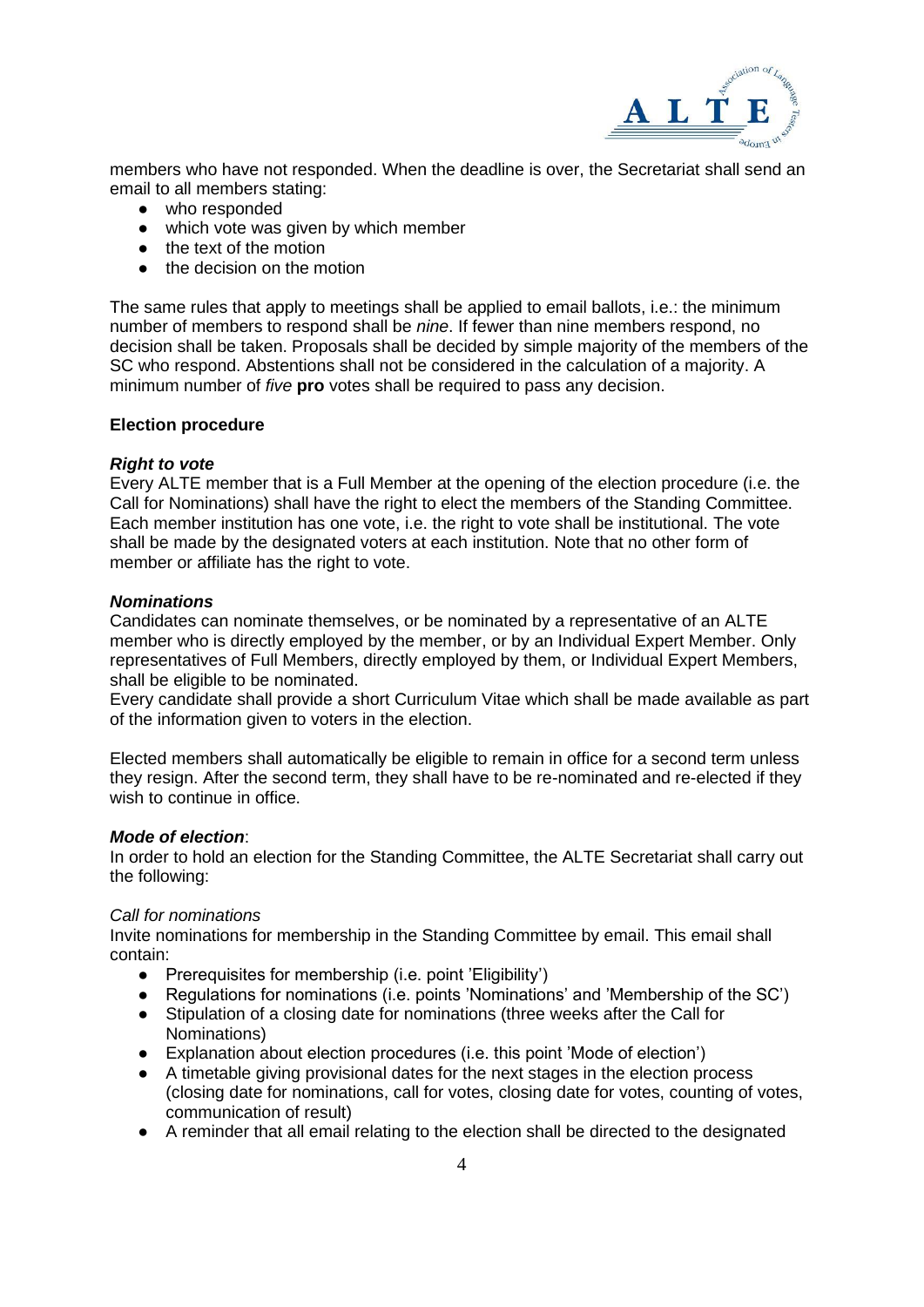

## email address.

An email reminding ALTE members of the closing date for nominations shall be sent to all ALTE members one week before the closing date.

#### *Call for votes*

On the next working day after the closing date for nominations, the ALTE Secretariat shall prepare an online voting system, and send instructions on how to vote to all designated voters. The email will also explain how many places are available and list the candidate(s) standing for election. Voters will be able to vote for as many candidates as places that are available, or abstain.

The design of the online form should also reflect this, limiting the way in which voters can fill in the form. This will ensure that only valid responses are submitted.

A closing date and time for the reception of votes shall be stipulated.

## *Voting*

Voting shall be carried out by the designated voters on the online voting platform to ensure the anonymity of the vote. The Secretariat will not know how each voter voted.

The Secretariat shall send a further reminder to all designated voters one week before the deadline to vote.

All correspondence regarding the voting procedure, shall be kept on file at the ALTE Secretariat for a period of ten years.

## *Counting of votes*

After the voting process is finished, the Secretariat shall check the number of votes. At least 70% of the expected votes (based on the number of designated voters) will need to have been submitted on the online voting platform by the given deadline. The Call for Votes must be repeated as many times as necessary until this quorum is reached.

If there is a tie, there shall be a second ballot for as many candidatures as are tied, to determine which one shall be elected as a member of the SC. This shall be conducted according to the same procedures.

Records of the received votes shall be kept on file at the Secretariat for a period of 10 years. The ALTE membership can request that they be made public to ALTE members.

The Secretariat shall communicate the results of the election in the following way: